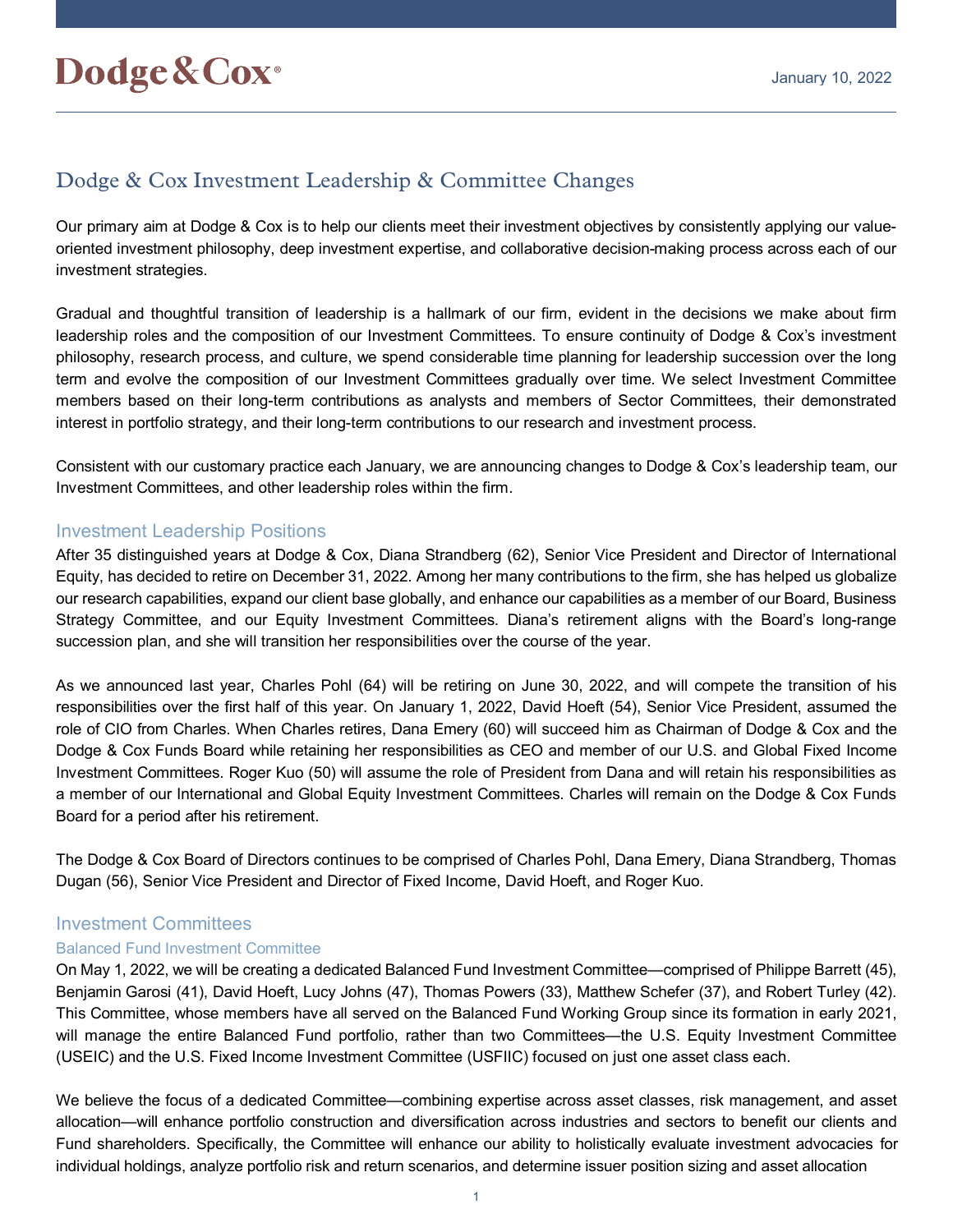across equity, fixed income, and cash. The new Committee preserves continuity through overlapping membership of the USEIC and USFIIC, and the average tenure of its members is 15 years at Dodge & Cox.

The creation of the Committee is a natural evolution and honing of our decision-making process, especially over the past decade. Over that time, we have augmented our deep understanding of individual companies and other issuers by building proprietary models that help us assess return expectations for our stock and bond portfolios. These models have bolstered our asset allocation analysis and decision making for the Fund. We are confident that the new Committee will aid us in our mission to safeguard and enhance shareholders' purchasing power over the medium to long term.

You can read more about the Balanced Fund, our asset allocation approach, and the new Committee's members in this [Balanced Fund overview paper.](https://www.dodgeandcox.com/pdf/white_papers/balanced_fund_evolving_our_approach.pdf)

## Emerging Market Equity Investment Committee

David Hoeft joined the Committee on January 1, 2022. Charles Pohl and Diana Strandberg will leave the Committee upon their retirements in June and December, respectively. The other four Committee members—Sophie Chen, Mario DiPrisco, Rameez Dossa, and Robert Turley—will continue in their roles. As of January 1, 2022, the average tenure of the Committee's members is 21 years at Dodge & Cox.

## Global Equity Investment Committee

Diana Strandberg will leave the Committee on May 1, 2022. The other six Committee members—Lily Beischer, David Hoeft, Roger Kuo, Karol Marcin, Raymond Mertens, and Steven Voorhis—will continue in their roles. As of January 1, 2022, the average tenure of the Committee's members is 24 years at Dodge & Cox.

## International Equity Investment Committee

Diana Strandberg will leave the Committee when she retires at the end of 2022. The other six Committee members— Englebert Bangayan, Mario DiPrisco, Keiko Horkan, Roger Kuo, Raymond Mertens, and Paritosh Somani—will continue in their roles. As of January 1, 2022, the average tenure of the Committee's members is 22 years at Dodge & Cox.

## U.S. Equity Investment Committee

As previously announced, Charles Pohl will leave the Committee when he retires on June 30, 2022. The other seven Committee members—Philippe Barret, Karim Fakhry, Benjamin Garosi, David Hoeft, Karol Marcin, Kathleen McCarthy, and Steven Voorhis—will continue in their roles. As of January 1, 2022, the average tenure of the Committee's members is 23 years at Dodge & Cox.

# Other Firm-Related Announcements

Philippe Barrett (45), Vice President, Global Industry Analyst, and member of our U.S. Equity Investment Committee, and Ray Mertens (49), Vice President, Global Industry Analyst, and member of our International and Global Equity Investment Committees, were named to the firm's Business Strategy Committee.

If you have any questions regarding these changes, please call 800-254-8494 and ask for your primary contact at Dodge & Cox or for a member of our Client Services team.

Thank you for you continued confidence in our firm, and best wishes for a Happy New Year.

For the Board of Directors,

Charles F. Pohl, Chairman Dana M. Emery, President and CEO